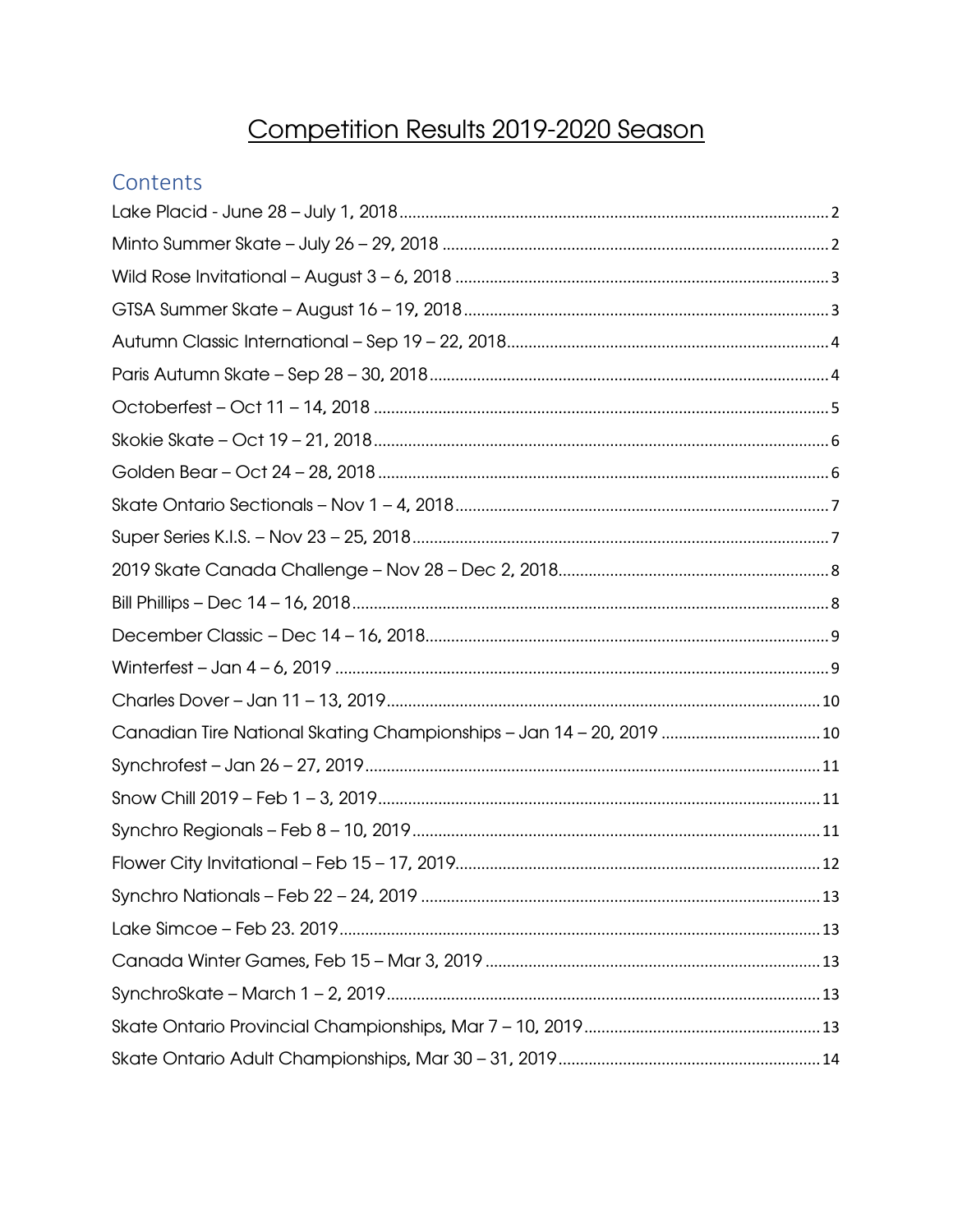### <span id="page-1-0"></span>Lake Placid - June 28 – July 1, 2018

Lake Placid, NY

| <b>Senior Singles</b> |     |                          | Also Skated          |
|-----------------------|-----|--------------------------|----------------------|
| <b>Bennet Toman</b>   | 1st | Men                      | Hélène Carle         |
| <b>Junior Singles</b> |     |                          | Also Skated          |
|                       |     |                          | Olivia Farrow (Burl) |
| Novice Singles        |     |                          |                      |
| Yasemin Zeki          | 1st | <b>Consolation Final</b> |                      |

## <span id="page-1-1"></span>Minto Summer Skate – July 26 – 29, 2018

Gloucester, ON

| <b>Senior Singles</b>   |                 |     | Also Skated                   |
|-------------------------|-----------------|-----|-------------------------------|
| <b>Bennet Toman</b>     | 2nd             | Men |                               |
| <b>Junior Singles</b>   |                 |     | Also Skated                   |
| Hélène Carle            | 2 <sub>nd</sub> |     | Olivia Farrow                 |
|                         |                 |     | Julia Wang                    |
|                         |                 |     | <b>Mina Mircetic</b>          |
|                         |                 |     | Stephanie Spina               |
| Novice Singles          |                 |     | Also Skated                   |
| Jaime Gabbard           | 3rd             |     | Yasemin Zeki                  |
|                         |                 |     | Sarah Eun                     |
|                         |                 |     | Kaia Fogh                     |
|                         |                 |     | <b>Charlotte Bedford</b>      |
| Novice Dance            |                 |     | Also Skated                   |
|                         |                 |     | Emma Goodstadt (Oak) /        |
|                         |                 |     | Joseph Perrier (Oak)          |
| Pre Novice Singles      |                 |     | Also Skated                   |
| <b>Christian Nainer</b> | 2 <sub>nd</sub> | Men | Sophie Vasquez                |
| Grayson Long            | 4th             | Men | Lyssa Jinman                  |
| <b>Audrey Carle</b>     | 1st             |     | Victoria Toscano              |
| Shannon Bowman          | 4th             |     | Alessandra Spina              |
| Sakura McIntosh         | 7th             |     |                               |
| <b>Pre Novice Dance</b> |                 |     | Also Skated                   |
|                         |                 |     | Nicole Bolender (Oak) /       |
|                         |                 |     | <b>Christian Nainer (Oak)</b> |
| Juvenile Singles        |                 |     | Also Skated                   |
|                         |                 |     | Emma Goodstadt - U14          |
|                         |                 |     | Nicole Bolender - U14         |
| Pre Juvenile Singles    |                 |     |                               |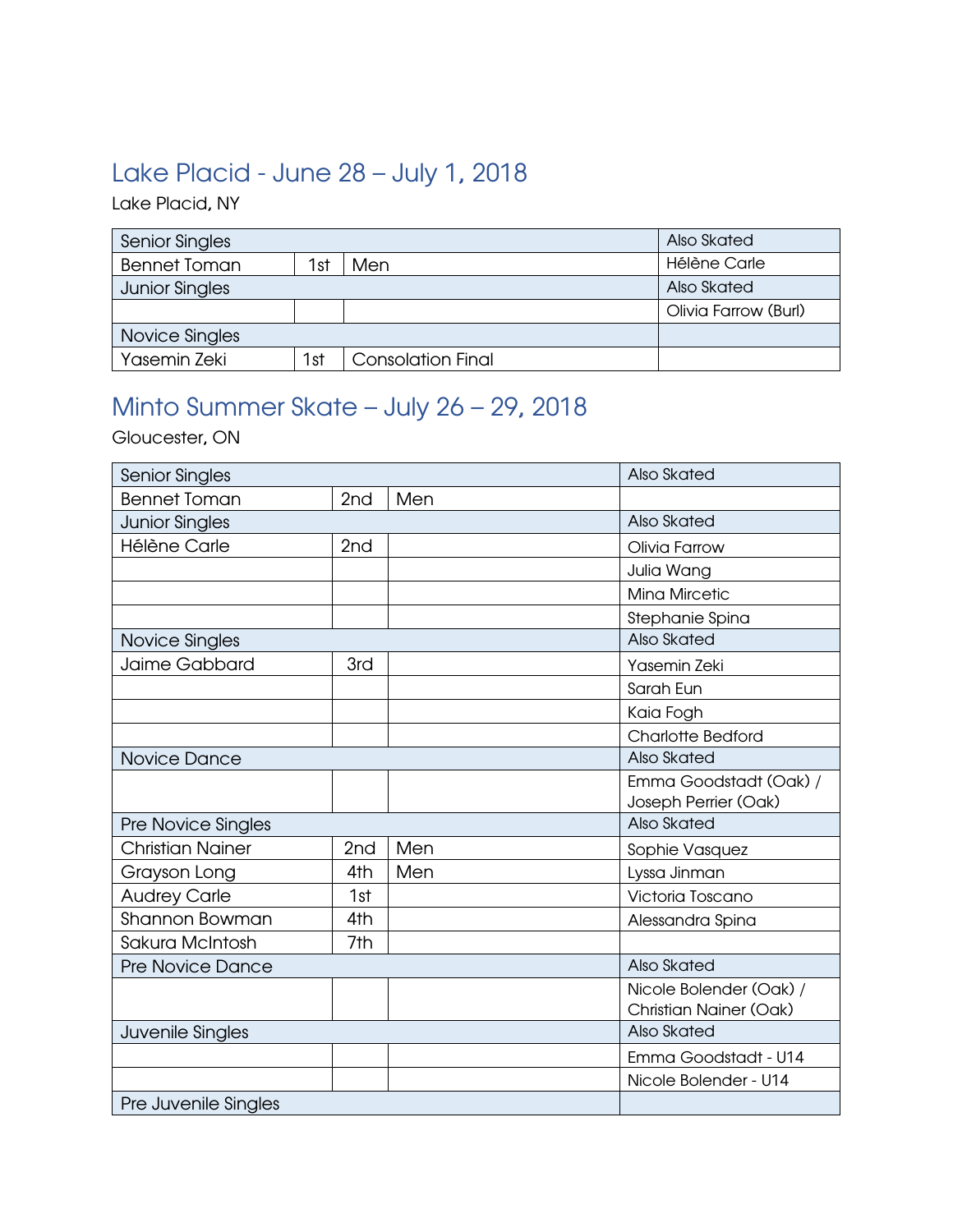| Cayden Dawson       | 1st | $Men - U13$        | Abigail Jackson - U13  |
|---------------------|-----|--------------------|------------------------|
| Claire lerullo      | 1st | U13                | Kirianne Chubb - U13   |
|                     |     |                    | Carrie Zou - U11       |
| <b>STAR Singles</b> |     |                    | Also Skated            |
| Jesse Dalby         | 3rd | STAR <sub>10</sub> | Ellen Lei - STAR 5 U13 |
| Jesse Dalby         | 3rd | STAR <sub>9</sub>  |                        |
| Nicole Bolender     | 4th | STAR <sub>7</sub>  |                        |
| <b>Ashley Dinh</b>  | 5th | <b>STAR 5 U10</b>  |                        |
| Sally Wang          | 3rd | <b>STAR 5 U13</b>  |                        |

# <span id="page-2-0"></span>Wild Rose Invitational – August 3 – 6, 2018

Leduc, AB

| <b>Junior Singles</b> |     |          |  |
|-----------------------|-----|----------|--|
| <b>Hélène Carle</b>   | 3rd | Flight A |  |
| Novice Singles        |     |          |  |
| Yasemin Zeki          |     | Flight A |  |
| Jaime Gabbard         |     | Flight B |  |
| Pre Novice Singles    |     |          |  |
| <b>Audrey Carle</b>   |     | Flight A |  |

## <span id="page-2-1"></span>GTSA Summer Skate – August 16 – 19, 2018

North York, ON

| <b>Senior Singles</b>     |                 |     | Also Skated              |
|---------------------------|-----------------|-----|--------------------------|
| <b>Bennet Toman</b>       | 3rd             | Men | Hélène Carle             |
| <b>Junior Singles</b>     |                 |     | Also Skated              |
| <b>Catherine Carle</b>    | 2 <sub>nd</sub> |     | Olivia Farrow (Burl)     |
|                           |                 |     | Stephanie Spina          |
| Novice Singles            |                 |     | Also Skated              |
| Daniel Nazdrynau          | 4th             | Men | <b>Charlotte Bedford</b> |
| Yasemin Zeki              | 2nd             |     | Ella Boone               |
|                           |                 |     | Jaime Gabbard (NAS)      |
|                           |                 |     | Kaia Fogh                |
|                           |                 |     | Sarah Eun                |
| Novice Dance              |                 |     |                          |
| Emma Goodstadt (Oak)      | 4th             |     |                          |
| / Joseph Perrier (Oak)    |                 |     |                          |
| <b>Pre Novice Singles</b> |                 |     | Also Skated              |
| Grayson Long              | 1st             | Men | <b>Christian Nainer</b>  |
| <b>Audrey Carle</b>       | 1st             |     | Alessandra Spina         |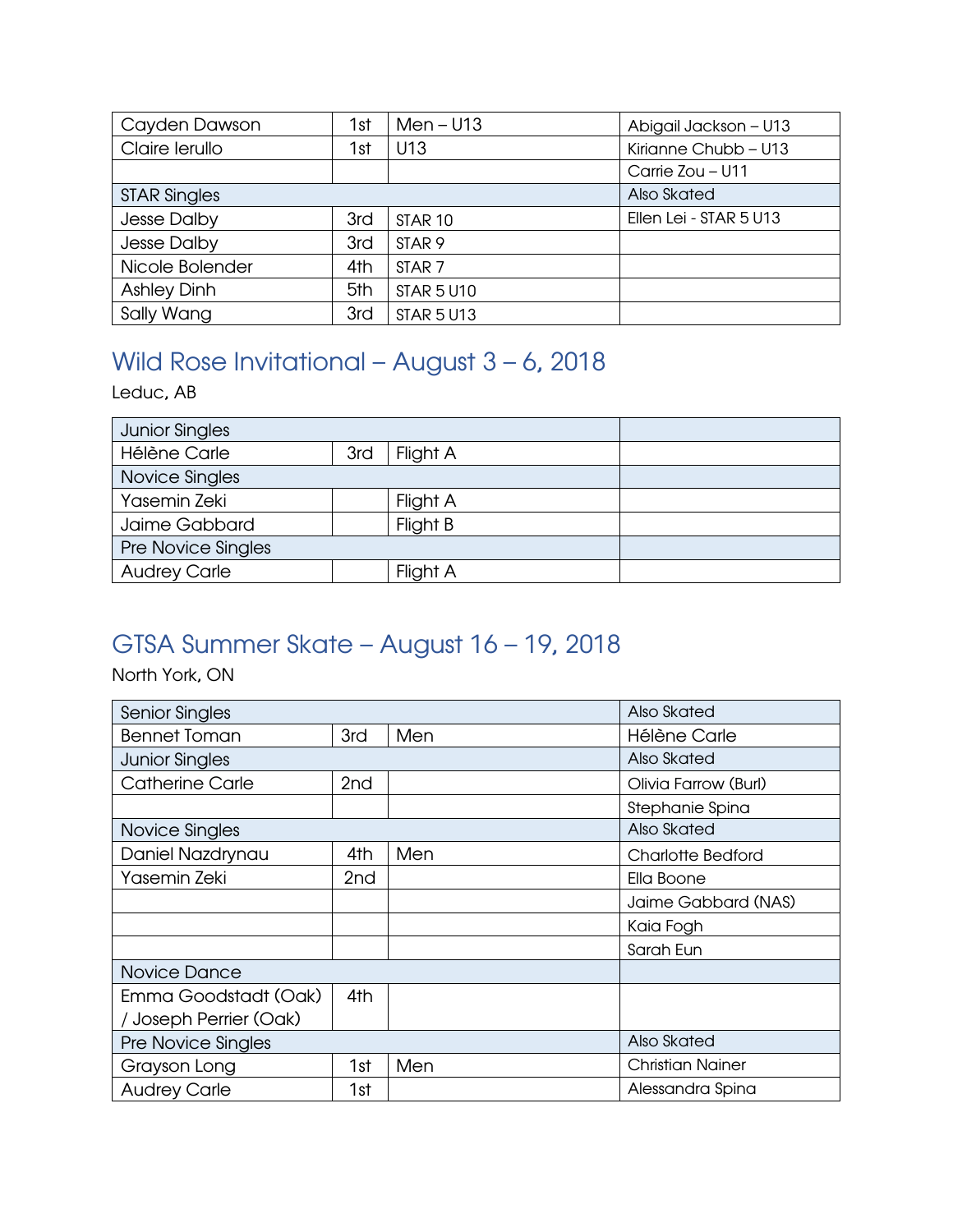| Shannon Bowman                | 3rd             |         | Sophie Vasquez           |
|-------------------------------|-----------------|---------|--------------------------|
| Sakura McIntosh               | 5th             |         | Victoria Toscano         |
| <b>Pre Novice Dance</b>       |                 |         |                          |
| Nicole Bolender (Oak) /       | 2 <sub>nd</sub> |         |                          |
| <b>Christian Nainer (Oak)</b> |                 |         |                          |
| Juvenile Singles              |                 |         | Also Skated              |
| <b>Tian Qing</b>              | 3rd             | U12     | Emma Goodstadt - U14     |
| Vivienne Georgiou             | 5th             | U12     | Lauren Best - U14        |
| Daniel Chacon                 | 4th             | Men U14 | Nicole Bolender - U14    |
| Pre Juvenile Singles          |                 |         | Also Skated              |
| Abigail Jackson               | 3rd             | U13     | Claire Ierullo - U13     |
|                               |                 |         | Sydney Ross - U13        |
|                               |                 |         | Carrie Zou - U11         |
| <b>STAR Singles</b>           |                 |         | Also Skated              |
|                               |                 |         | Olivia Cestra - STAR 6   |
|                               |                 |         | Ashley Dinh - STAR 5 U10 |

## <span id="page-3-0"></span>Autumn Classic International – Sep 19 – 22, 2018

Oakville, ON

| <b>Senior Singles</b> | Also Skated |  |                     |
|-----------------------|-------------|--|---------------------|
|                       |             |  | <b>Bennet Toman</b> |

## <span id="page-3-1"></span>Paris Autumn Skate – Sep 28 – 30, 2018

Paris, ON

| <b>Senior Singles</b>     |                 |         |                            |
|---------------------------|-----------------|---------|----------------------------|
| Hélène Carle              | 3rd             |         |                            |
| Olivia Farrow             | 4th             |         |                            |
| <b>Junior Singles</b>     |                 |         | Also Skated                |
| <b>Catherine Carle</b>    | 2 <sub>nd</sub> |         | Emma Dinda (NS)            |
|                           |                 |         | <b>Mina Mircetic</b>       |
|                           |                 |         | <b>Phoenix Miller-Bush</b> |
|                           |                 |         | Stephanie Spina            |
| Novice Singles            |                 |         | Also Skated                |
| Daniel Nazdrynau          | 4th             | Men     | Kaia Fogh                  |
| Jaime Gabbard             | 3rd             |         | Sarah Eun                  |
| Yasemin Zeki              | 4th             |         |                            |
| <b>Pre Novice Singles</b> |                 |         | Also Skated                |
| <b>Audrey Carle</b>       | 1st             | Group 1 | Alessandra Spina           |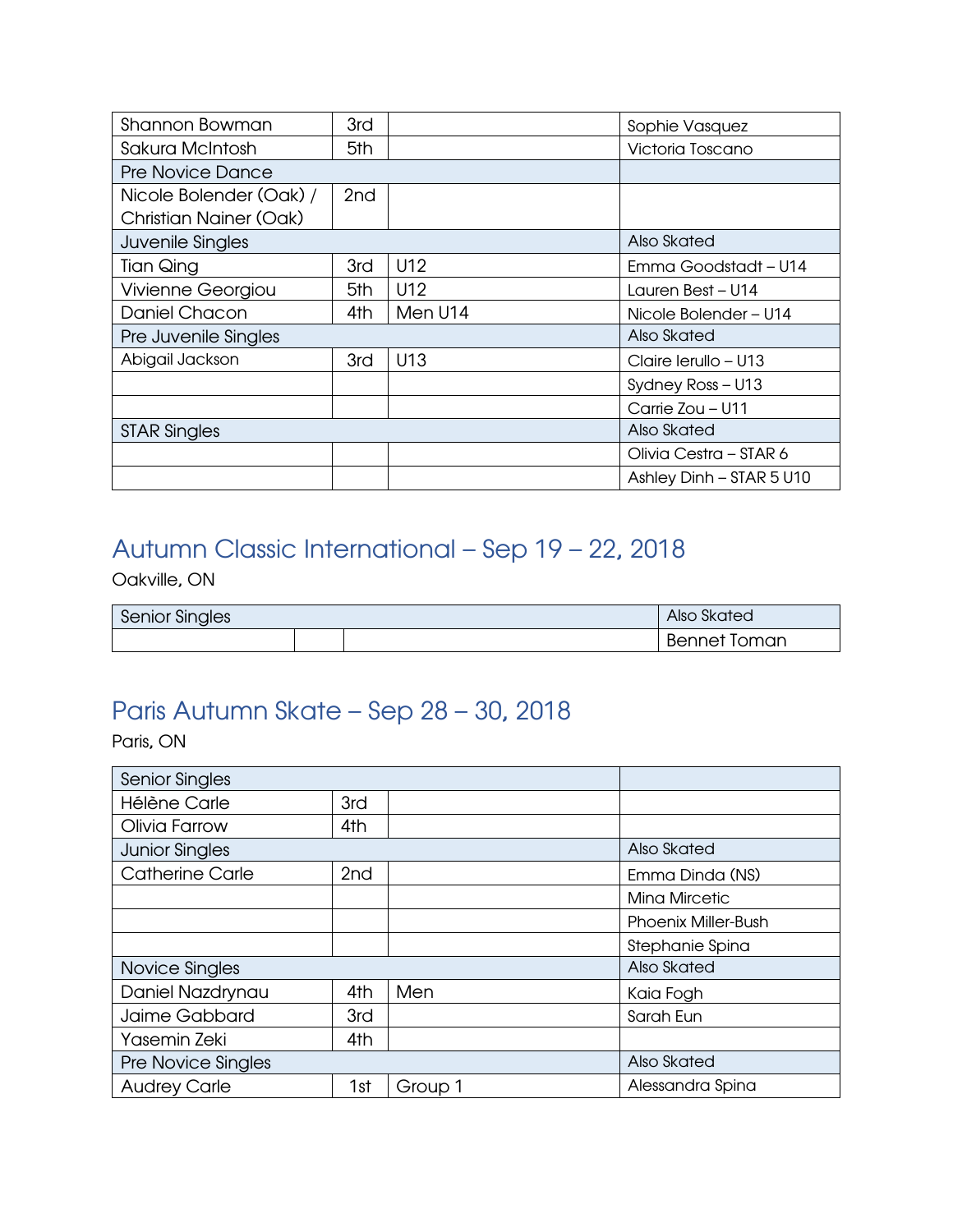| Shannon Bowman       | 1st             | Group 4            | Lyssa Jinman             |
|----------------------|-----------------|--------------------|--------------------------|
|                      |                 |                    | Sophie Vasquez           |
| Juvenile Singles     |                 |                    | Also Skated              |
|                      |                 |                    | Vivienne Georgiou - U12  |
|                      |                 |                    | Sophie Wagner - U12      |
|                      |                 |                    | Lauren Best - U14        |
|                      |                 |                    | Nicole Bolender - U14    |
| Pre Juvenile Singles |                 |                    | Also Skated              |
| Claire lerullo       | 3rd             |                    | Kirianne Chubb           |
| Abigail Jackson      | 4th             |                    | <b>Sydney Ross</b>       |
|                      |                 |                    | <b>Hannah Meyer</b>      |
|                      |                 |                    | Lindsay Meyer            |
| <b>STAR Singles</b>  |                 |                    | Also Skated              |
| <b>Tayler Mackey</b> | 2 <sub>nd</sub> | Gold               | Ashley Dinh - STAR 5 U10 |
| <b>Jesse Dalby</b>   | 2 <sub>nd</sub> | STAR <sub>10</sub> |                          |
| Nicole Bolender      | 3rd             | STAR <sub>7</sub>  |                          |

# <span id="page-4-0"></span>Octoberfest – Oct 11 – 14, 2018

Barrie, ON

| <b>Senior Singles</b>  |     |         |                            |
|------------------------|-----|---------|----------------------------|
| Olivia Farrow          | 3rd |         | Hélène Carle               |
| <b>Junior Singles</b>  |     |         | Also Skated                |
| <b>Catherine Carle</b> | 1st |         | Emma Dinda (NS)            |
|                        |     |         | Julia Wang                 |
|                        |     |         | <b>Mina Mircetic</b>       |
|                        |     |         | <b>Phoenix Miller-Bush</b> |
|                        |     |         | Stephanie Spina            |
| Novice Singles         |     |         | Also Skated                |
| Jaime Gabbard          | 1st |         | Charlotte Bedford          |
|                        |     |         | Kaia Fogh                  |
|                        |     |         | Sarah Eun                  |
|                        |     |         | Yasemin Zeki               |
| Novice Dance           |     |         | Also Skated                |
|                        |     |         | Emma Goodstadt (Oak) /     |
|                        |     |         | Joseph Perrier (Oak)       |
| Pre Novice Singles     |     |         | Also Skated                |
| Grayson Long           | 3rd | Men     | <b>Christian Nainer</b>    |
| <b>Audrey Carle</b>    | 2nd | Group 6 | Alessandra Spina           |
| Shannon Bowman         | 2nd | Group 3 | Lyssa Jinman               |
| Sophie Vasquez         | 5th | Group 2 |                            |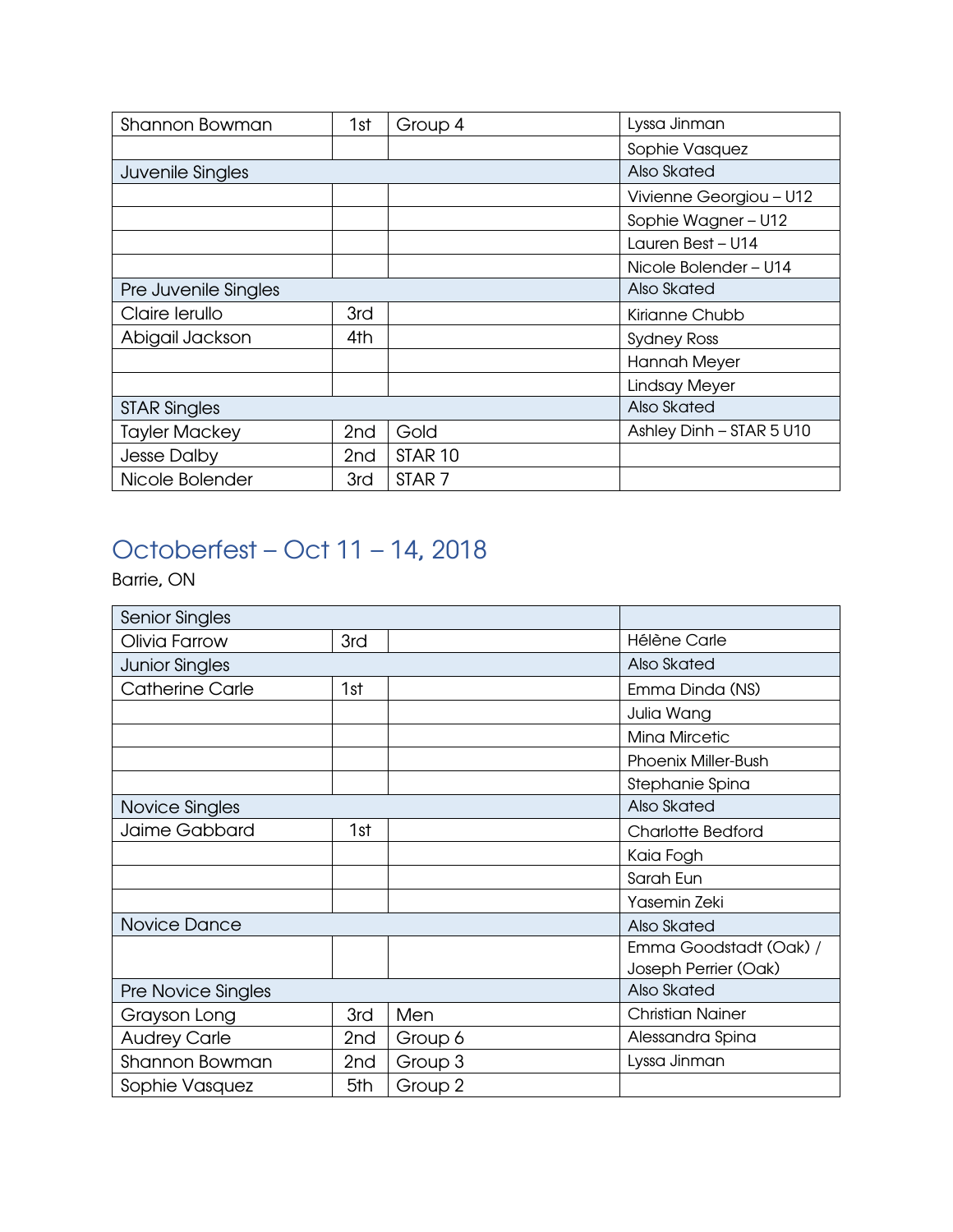| <b>Pre Novice Dance</b>                      |                 |                      |                                                                        |
|----------------------------------------------|-----------------|----------------------|------------------------------------------------------------------------|
| Nicole Bolender (Oak) /                      | 4th             |                      |                                                                        |
| <b>Christian Nainer (Oak)</b>                |                 |                      |                                                                        |
| Juvenile Singles                             |                 |                      | Also Skated                                                            |
|                                              |                 |                      | Emma Goodstadt - U14                                                   |
|                                              |                 |                      | Lauren Seagram - U14                                                   |
|                                              |                 |                      | Nicole Bolender - U14                                                  |
|                                              |                 |                      | Ava Schriver - U14                                                     |
| <b>Juvenile Dance</b>                        |                 |                      | Also Skated                                                            |
| Ivey Caldwell (Oak) /<br>Cayden Dawson (Oak) | 3rd             | <b>Pattern Dance</b> | Ivey Caldwell (Oak) /<br>Cayden Dawson (Oak) -<br><b>Free Dance</b>    |
|                                              |                 |                      | Abigail Jackson (Oak) /<br>Keith Dinda (Oak) -<br><b>Pattern Dance</b> |
| Pre Juvenile Singles                         |                 |                      | Also Skated                                                            |
| Cayden Dawson                                | 2 <sub>nd</sub> | $Men - U13$          |                                                                        |
| Claire lerullo                               | 3rd             | U12 - Group 2        |                                                                        |

### <span id="page-5-0"></span>Skokie Skate – Oct 19 – 21, 2018

Huntsville, ON

| <b>Juvenile Singles</b> |                 |                        | Also Skated                 |
|-------------------------|-----------------|------------------------|-----------------------------|
| Tian Qing               | 5th             | U12                    | Claire Ierullo - U12        |
|                         |                 |                        | Ava Schriver - U14          |
|                         |                 |                        | Daniella Antowan - U14      |
|                         |                 |                        | Lauren Seagram - U14        |
|                         |                 |                        | Nicole Bolender - U14       |
| Pre Juvenile Singles    |                 |                        | Also Skated                 |
| Cayden Dawson           | 1st             | Men U13                | Hannah Meyer - U11          |
| Keilantra Huang         | 4th             | U11 - Group 1          | Lindsay Meyer - U11         |
| Carrie Zou              | 5th             | U11 - Group 1          |                             |
| <b>STAR Singles</b>     |                 |                        | Also Skated                 |
| Jesse Dalby             | 1st             | STAR <sub>10</sub>     | <b>Tayler Mackey - Gold</b> |
| Jesse Dalby             | 5th             | STAR <sub>9</sub>      | Samantha Cates - STAR 6     |
| Nicole Bolender         | 2 <sub>nd</sub> | STAR <sub>7</sub>      |                             |
| Malak Soloumah          | 3rd             | $STAR 5 U13 - Group 4$ |                             |

## <span id="page-5-1"></span>Golden Bear – Oct 24 – 28, 2018

Zagreb, Croatia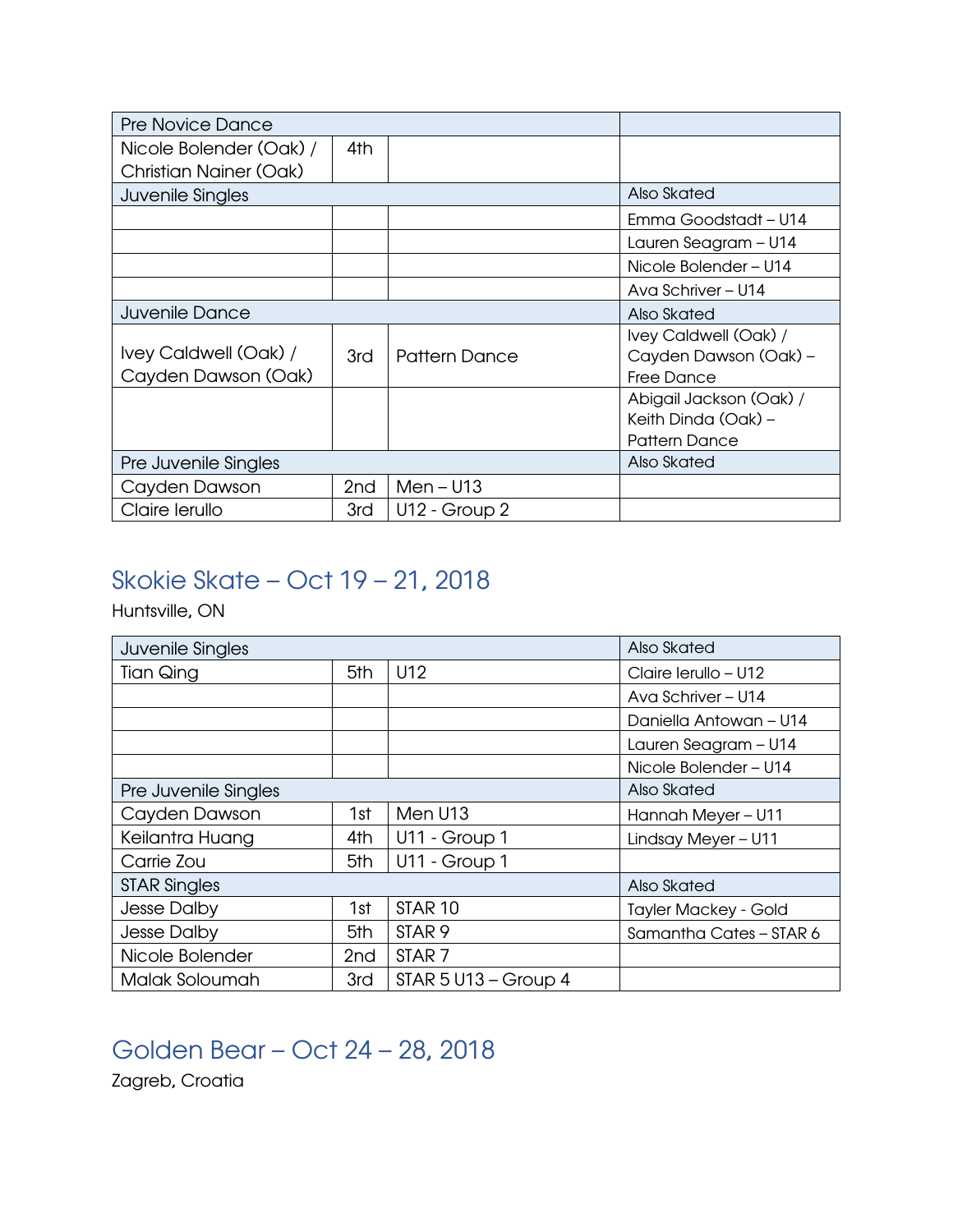| <b>Junior Singles</b> |  |  | Also Skated               |
|-----------------------|--|--|---------------------------|
|                       |  |  | Catherine Carle           |
|                       |  |  | Mina Mircetic<br>(Serbia) |

## <span id="page-6-0"></span>Skate Ontario Sectionals – Nov 1 – 4, 2018

Oakville, ON

| <b>Senior Singles</b>                                    |                  |               |                                           |
|----------------------------------------------------------|------------------|---------------|-------------------------------------------|
| <b>Bennet Toman</b>                                      | 2nd              | Men qualified |                                           |
| Hélène Carle                                             | 3rd              | qualified     |                                           |
| Olivia Farrow                                            | 4th              | qualified     |                                           |
| <b>Junior Singles</b>                                    |                  |               | Also Skated                               |
|                                                          |                  |               | <b>Phoenix Miller-Bush</b>                |
|                                                          |                  |               | Stephanie Spina                           |
| Novice Singles                                           |                  |               | Also Skated                               |
| Yasemin Zeki                                             | 6th              | qualified     | Kaia Fogh                                 |
| Jaime Gabbard                                            | 9th              | qualified     | Sarah Eun                                 |
| Annie Guo                                                | 15 <sub>th</sub> | qualified     | <b>Charlotte Bedford</b>                  |
| Novice Dance                                             |                  |               |                                           |
| Emma Goodstadt (Oak)<br>Joseph Perrier (Oak)             | 7th              | qualified     |                                           |
| Pre Novice Singles                                       |                  |               | Also Skated                               |
| Grayson Long                                             | 2 <sub>nd</sub>  | Men qualified | Sophie Vasquez                            |
| <b>Christian Nainer</b>                                  | 4th              | Men qualified | Lyssa Jinman                              |
| <b>Audrey Carle</b>                                      | 2nd              | qualified     | Alessandra Spina -<br><b>Shadow Event</b> |
| Shannon Bowman                                           | 6th              | qualified     |                                           |
| <b>Pre Novice Dance</b>                                  |                  |               |                                           |
| Nicole Bolender (Oak) /<br><b>Christian Nainer (Oak)</b> | 3rd              | qualified     |                                           |

## <span id="page-6-1"></span>Super Series K.I.S. – Nov 23 – 25, 2018

Keswick, ON

| Juvenile Singles     |                 |                     | Also Skated           |
|----------------------|-----------------|---------------------|-----------------------|
| Abigail Jackson      |                 | 2nd $ U14 - Group2$ |                       |
| <b>Sydney Ross</b>   | 5th             | $ U14 - Group2 $    |                       |
| Pre Juvenile Singles |                 |                     | Also Skated           |
| Cayden Dawson        | 2 <sub>nd</sub> | Men U13             | Mckenna Lipsitt - U13 |
| Kirianne Chubb       | 3rd             | $U13 - Group 1$     | Madison Osugi - U13   |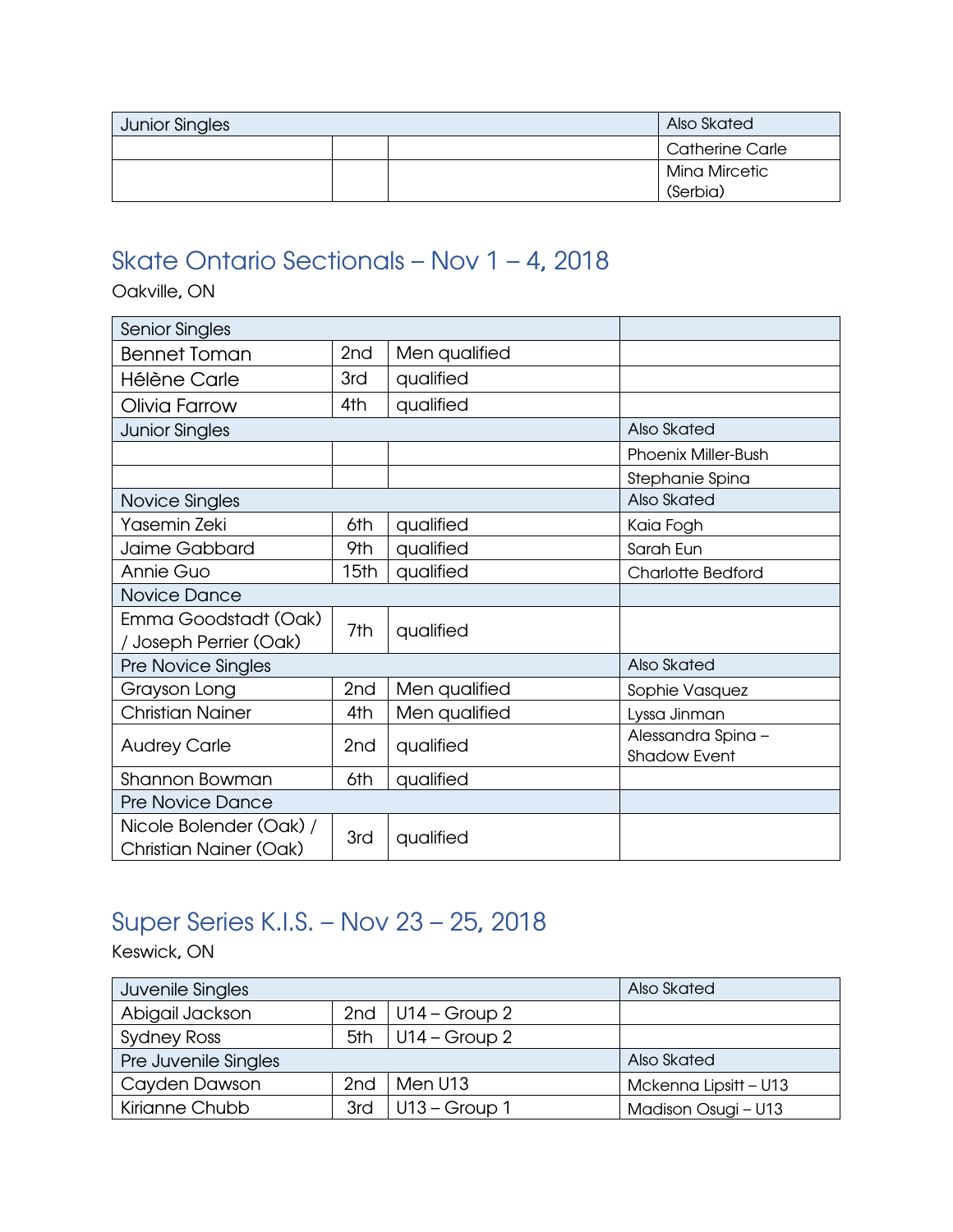| Keilantra Huang      | 4th             | $U11 - Group 2$        | Amy Wang - U13          |
|----------------------|-----------------|------------------------|-------------------------|
|                      |                 |                        | Madeline Atkinson - U13 |
|                      |                 |                        | Sally Wang - U13        |
|                      |                 |                        | Hannah Meyer - U11      |
|                      |                 |                        | Lindsay Meyer - U11     |
|                      |                 |                        | Carrie Zou - U11        |
| <b>STAR Singles</b>  |                 |                        | Also Skated             |
| <b>Tayler Mackey</b> | 4th             | Gold                   | Lucy Yeo $-$ STAR 6     |
| Jesse Dalby          | 1st             | STAR <sub>10</sub>     | Samantha Cates - STAR 6 |
| Jesse Dalby          | 1st             | STAR <sub>9</sub>      |                         |
| Nicole Bolender      | 2 <sub>nd</sub> | STAR <sub>7</sub>      |                         |
| <b>Ashley Dinh</b>   | 5th             | $STAR 5 U10 - Group 5$ |                         |
| Ellen Lei            | 1st             | $STAR 5 U13 - Group 1$ |                         |
| Malak Soloumah       | 3rd             | $STAR 5 U13 - Group 3$ |                         |

## <span id="page-7-0"></span>2019 Skate Canada Challenge – Nov 28 – Dec 2, 2018

Edmonton, AB

| <b>Senior Singles</b>     |                 |               |                                                          |
|---------------------------|-----------------|---------------|----------------------------------------------------------|
| <b>Bennet Toman</b>       | 2 <sub>nd</sub> | Men qualified | Olivia Farrow                                            |
| Hélène Carle              | 7th             | qualified     |                                                          |
| <b>Junior Singles</b>     |                 |               | Also Skated                                              |
|                           |                 |               | Catherine Carle                                          |
| Novice Singles            |                 |               | Also Skated                                              |
| Jaime Gabbard             | 17th            | qualified     | Annie Guo                                                |
|                           |                 |               | Yasemin Zeki                                             |
| Novice Dance              |                 |               |                                                          |
|                           |                 |               | Emma Goodstadt (Oak) /<br>Joseph Perrier (Oak)           |
| <b>Pre Novice Singles</b> |                 |               | Also Skated                                              |
| Grayson Long              | 4th             | Men           | <b>Christian Nainer</b>                                  |
| <b>Audrey Carle</b>       | 1st             |               | Shannon Bowman                                           |
| <b>Pre Novice Dance</b>   |                 |               |                                                          |
|                           |                 |               | Nicole Bolender (Oak) /<br><b>Christian Nainer (Oak)</b> |

#### <span id="page-7-1"></span>Bill Phillips – Dec 14 – 16, 2018

Dorchester, ON

| C <sub>1</sub><br>nchro |     |  |  |
|-------------------------|-----|--|--|
| <br>diate<br>'ermec     | 5th |  |  |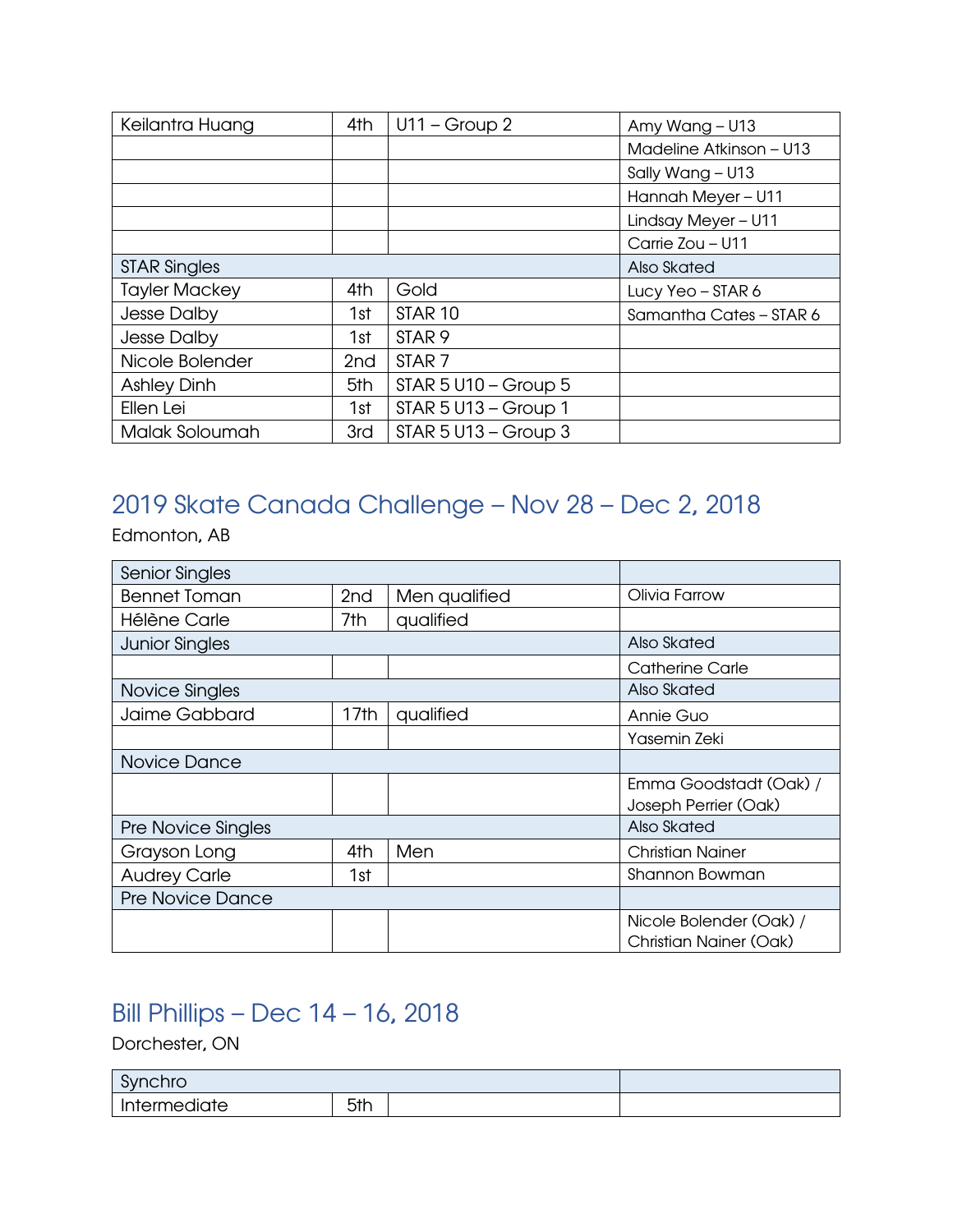| Novice       | 5th |  |
|--------------|-----|--|
| Juvenile     | 8th |  |
| Pre Juvenile | 3rd |  |
| Elementary   | 6th |  |

### <span id="page-8-0"></span>December Classic – Dec 14 – 16, 2018

Stratford, ON

| Juvenile Singles     |                 |                          | Also Skated                 |
|----------------------|-----------------|--------------------------|-----------------------------|
| Abigail Jackson      | 5th             | $U14 - Group 1$          | Sydney Ross - U14           |
| <b>Tian Qing</b>     | 3rd             | U12                      | Nicole Bolender - U14       |
|                      |                 |                          | Emma Goodstadt - U14        |
|                      |                 |                          | Ava Schriver - U14          |
|                      |                 |                          | Sophie Wagner - U12         |
|                      |                 |                          | Vivienne Georgiou - U12     |
| Pre Juvenile Singles |                 |                          | Also Skated                 |
| Kirianne Chubb       | 5th             | $U13 - Group 1$          | Madeline Atkinson - U13     |
|                      |                 |                          | Mckenna Lipsitt - U13       |
|                      |                 |                          | Amy Wang - U13              |
|                      |                 |                          | Madison Osugi - U13         |
|                      |                 |                          | Sally Wang - U13            |
|                      |                 |                          | Keilantra Huang - U11       |
|                      |                 |                          | Carrie Zou - U11            |
| <b>STAR Singles</b>  |                 |                          | Also Skated                 |
| Nicole Bolender      | 2nd             | STAR 7 - Group 1         | <b>Tayler Mackey - Gold</b> |
| Samantha Cates       | 4th             | STAR 6 - Group 1         | Lucy Yeo - STAR 6           |
| Malak Soloumah       | 5th             | $STAR 5 U13 - Group 5$   |                             |
| Ellen Lei            | 4th             | STAR $5$ U13 - Group $6$ |                             |
| <b>Ashley Dinh</b>   | 2 <sub>nd</sub> | $STAR 5 U10 - Group 2$   |                             |
| Katarina Kostelansky | 4th             | $STAR 5 U10 - Group 2$   |                             |

## <span id="page-8-1"></span>Winterfest – Jan 4 – 6, 2019

Brampton, ON

| Synchro                   |      |  |  |
|---------------------------|------|--|--|
| <sup>I</sup> Intermediate | 8th  |  |  |
| Novice                    | 11th |  |  |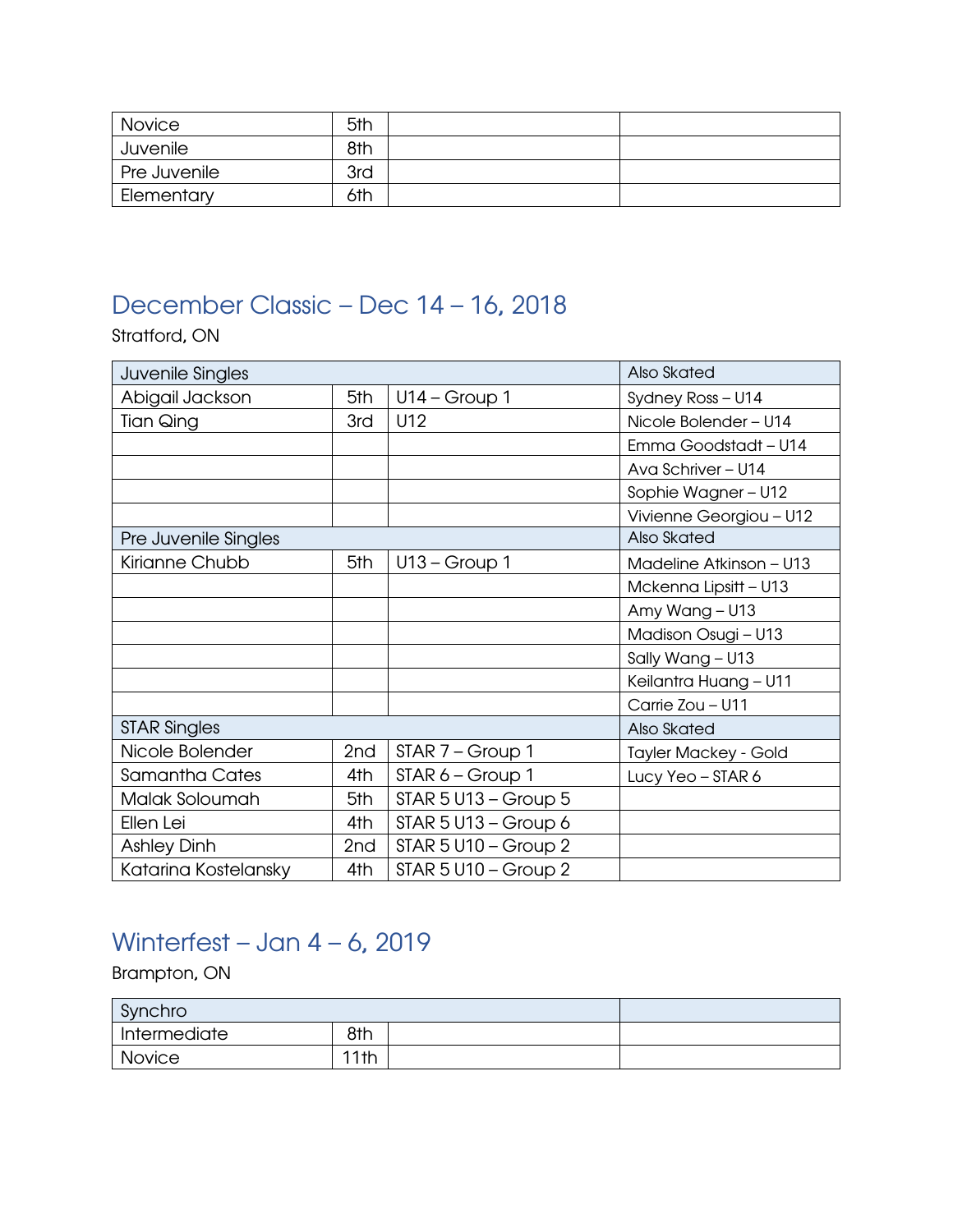## <span id="page-9-0"></span>Charles Dover – Jan 11 – 13, 2019

Grimsby, ON

| <b>Junior Singles</b>      |     |                        | Also Skated             |
|----------------------------|-----|------------------------|-------------------------|
| <b>Phoenix Miller-Bush</b> | 5th |                        |                         |
| Juvenile Singles           |     |                        | Also Skated             |
| Daniel Chacon              | 2nd | Men U14                | Abigail Jackson - U14   |
| <b>Sydney Ross</b>         | 4th | $U14 - Group 1$        | Ava Schriver - U14      |
|                            |     |                        | Nicole Bolender - U14   |
|                            |     |                        | Vivienne Georgiou - U12 |
|                            |     |                        | Claire lerullo - U12    |
|                            |     |                        | Sophie Wagner - U12     |
| Juvenile Dance             |     |                        |                         |
| Ivey Caldwell (Oak) /      | 4th |                        | Abigail Jackson (Oak) / |
| Cayden Dawson (Oak)        |     |                        | Keith Dinda (Oak)       |
| Pre Juvenile Singles       |     |                        | Also Skated             |
| Cayden Dawson              | 4th | Men U13                | Hannah Meyer - U11      |
| <b>Madison Osugi</b>       | 3rd | $U13 - Group 1$        | Lindsay Meyer - U11     |
|                            |     |                        | Madeline Atkinson - U13 |
|                            |     |                        | Amy Wang - U13          |
|                            |     |                        | Kirianne Chubb - U13    |
|                            |     |                        | Mckenna Lipsitt - U13   |
| <b>STAR Singles</b>        |     |                        | Also Skated             |
| <b>Jesse Dalby</b>         | 1st | STAR <sub>10</sub>     | Samantha Cates - STAR 6 |
| <b>Jesse Dalby</b>         | 3rd | STAR 9 - Group 2       |                         |
| Nicole Bolender            | 4th | STAR 7 - Group 3       |                         |
| Malak Soloumah             | 1st | $STAR 5 U13 - Group 6$ |                         |
| <b>Ashley Dinh</b>         | 1st | $STAR 5 U10 - Group 2$ |                         |
| Katarina Kostelansky       | 4th | $STAR 5 U10 - Group 2$ |                         |
| <b>STAR Dance</b>          |     |                        |                         |
| Madison Tong (Oak)/        | 3rd | <b>STAR 4/5</b>        |                         |
| Henry Yang (Oak)           |     |                        |                         |

## <span id="page-9-1"></span>Canadian Tire National Skating Championships – Jan 14 – 20, 2019

Saint John, NB

| <b>Senior Singles</b> |  |  | Also Skated         |
|-----------------------|--|--|---------------------|
|                       |  |  | <b>Bennet Toman</b> |
|                       |  |  | Hélène Carle        |
| Novice Singles        |  |  | Also Skated         |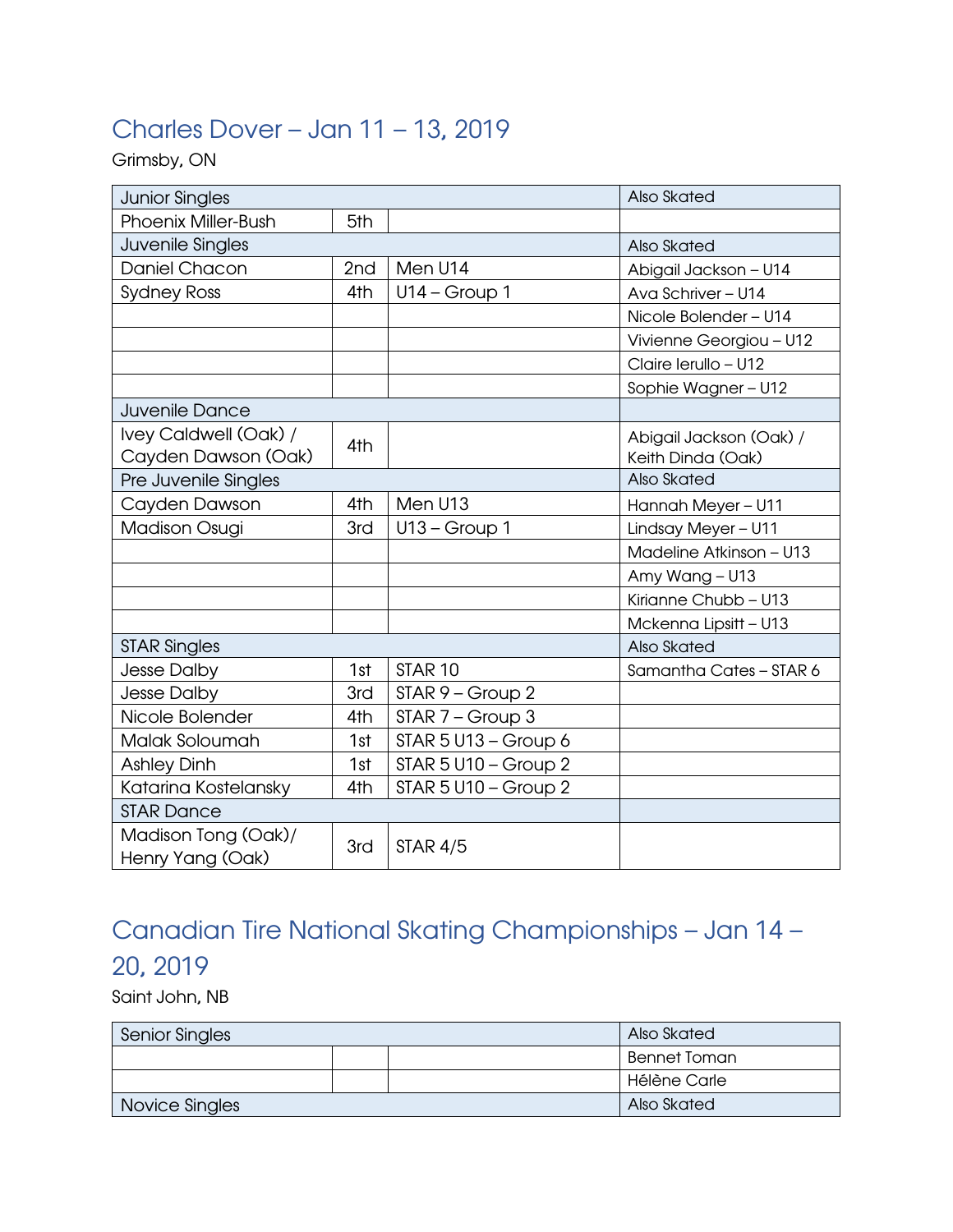|  |  |  |  | _ _ _ _ _ _ |
|--|--|--|--|-------------|
|--|--|--|--|-------------|

## <span id="page-10-0"></span>Synchrofest – Jan 26 – 27, 2019

Oakville, ON

| Synchro       |                  |                      |  |
|---------------|------------------|----------------------|--|
| Intermediate  | 5th              |                      |  |
| <b>Novice</b> | 5th              |                      |  |
| Pre Novice    | 10 <sub>th</sub> |                      |  |
| Juvenile      | 8th              |                      |  |
| Pre Juvenile  | 8th              |                      |  |
| Elementary    | 3rd              |                      |  |
| Beginner II   | Gold             | Assessed to standard |  |
| Beginner I    | Silver           | Assessed to standard |  |

### <span id="page-10-1"></span>Snow Chill 2019 – Feb 1 – 3, 2019

St. Thomas

| Juvenile Singles     |                 |                   | Also Skated             |
|----------------------|-----------------|-------------------|-------------------------|
| Nicole Bolender      | 2 <sub>nd</sub> | U14               | Ava Schriver - U14      |
| Abigail Jackson      | 3rd             | U14               | Daniella Antowan - U14  |
| Emma Goodstadt       | 5th             | U14               | Vivienne Georgiou - U12 |
| Pre Juvenile Singles |                 |                   | Also Skated             |
|                      |                 |                   | Madeline Atkinson - U13 |
|                      |                 |                   | Madison Osugi - U13     |
|                      |                 |                   | Mckenna Lipsitt - U13   |
|                      |                 |                   | Hannah Meyer - U11      |
|                      |                 |                   | Lindsay Meyer - U11     |
| <b>STAR Singles</b>  |                 |                   | Also Skated             |
| Nicole Bolender      | 1st             | STAR <sub>7</sub> | Hannah Meyer - STAR 8   |
| <b>Ashley Dinh</b>   | 4th             | <b>STAR 5 U10</b> |                         |

# <span id="page-10-2"></span>Synchro Regionals – Feb 8 – 10, 2019

Aylmer, ON

| Synchro                   |      |  |
|---------------------------|------|--|
| <sup>I</sup> Intermediate | 3rd  |  |
| Novice                    | 5th  |  |
| <b>Pre Novice</b>         | 14th |  |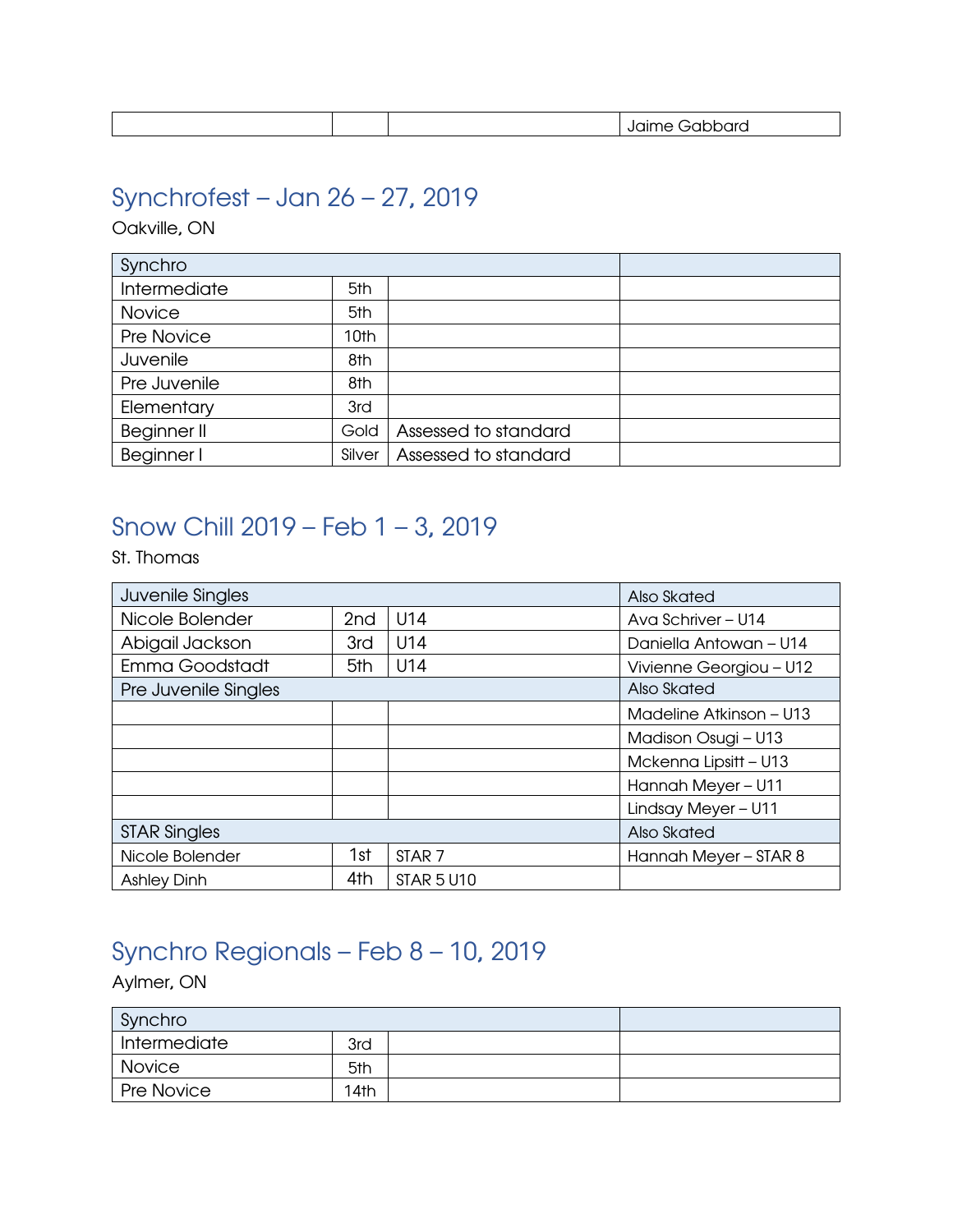| <br><b>Tvenile</b>                    | $7+L$<br>ΊŊ |  |
|---------------------------------------|-------------|--|
| Dr <sub>o</sub><br>uvenile<br>J!<br>∼ | 7th         |  |

# <span id="page-11-0"></span>Flower City Invitational – Feb 15 – 17, 2019

Brampton, ON

| <b>Junior Singles</b>     |                    |                        | Also Skated                |
|---------------------------|--------------------|------------------------|----------------------------|
|                           |                    |                        | <b>Phoenix Miller-Bush</b> |
| Novice Singles            | <b>Also Skated</b> |                        |                            |
|                           |                    |                        | <b>Charlotte Bedford</b>   |
|                           |                    |                        | Ella Boone                 |
|                           |                    |                        | Yasemin Zeki               |
| <b>Pre Novice Singles</b> |                    |                        | Also Skated                |
| Grayson Long              | 1st                | Men                    | Lyssa Jinman               |
| Juvenile Singles          |                    |                        | Also Skated                |
| Daniel Chacon             | 2nd                | Men                    | Emma Goodstadt - U14       |
| <b>Tian Qing</b>          | 2nd                |                        | Nicole Bolender - U14      |
|                           |                    |                        | Ava Schriver - U14         |
|                           |                    |                        | Sydney Ross - U14          |
|                           |                    |                        | Claire Ierullo - U12       |
|                           |                    |                        | Vivienne Georgiou - U12    |
|                           |                    |                        | Sophie Wagner - U12        |
| Juvenile Dance            |                    |                        | Also Skated                |
| Ivey Caldwell (Oak) /     | 3rd                |                        | Abigail Jackson (Oak) /    |
| Cayden Dawson (Oak)       |                    |                        | Keith Dinda (Oak)          |
| Pre Juvenile Singles      |                    |                        | Also Skated                |
| Cayden Dawson             | 5th                | $Men - U13$            | Madeline Atkinson - U13    |
| <b>Madison Osugi</b>      | 4th                | $U13 - Group 1$        | Amy Wang - U13             |
|                           |                    |                        | Mckenna Lipsitt - U13      |
|                           |                    |                        | Lindsay Meyer - U11        |
|                           |                    |                        | Hannah Meyer - U11         |
|                           |                    |                        | Carrie Zou - U11           |
| <b>STAR Singles</b>       |                    |                        | Also Skated                |
| <b>Jesse Dalby</b>        | 4th                | STAR <sub>10</sub>     | Nicole Bolender - STAR 7   |
| <b>Ashley Dinh</b>        | 2 <sub>nd</sub>    | $STAR 5 U10 - Group 1$ | Samantha Cates - STAR 6    |
| Katarina Kostelansky      | 1st                | STAR $5$ U10 - Group 2 |                            |
| Samantha Ezeard           | 5th                | <b>Silver Adult</b>    |                            |
| Michelle Swan             | 3rd                | <b>Silver Adult</b>    |                            |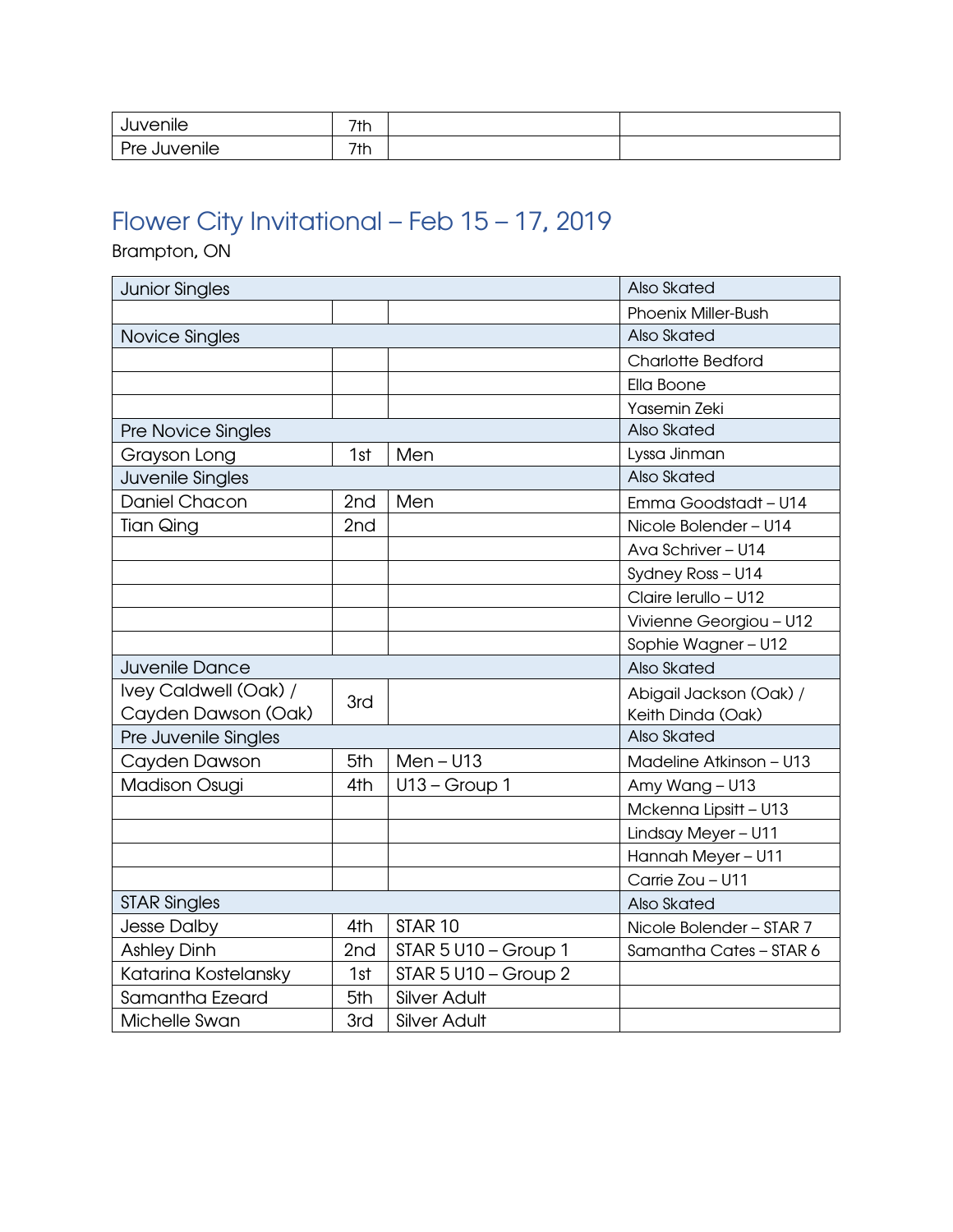#### <span id="page-12-0"></span>Synchro Nationals – Feb 22 – 24, 2019

Waterloo, ON

| Synchro      |     |  |
|--------------|-----|--|
| Intermediate | 5th |  |
| Novice       | 8th |  |

#### <span id="page-12-1"></span>Lake Simcoe – Feb 23. 2019

Keswick, ON

| Pre Juvenile Singles |  |  | Also Skated      |
|----------------------|--|--|------------------|
|                      |  |  | Sally Wang - U13 |

#### <span id="page-12-2"></span>Canada Winter Games, Feb 15 – Mar 3, 2019

Red Deer, AB

| <b>Pre Novice Singles</b> |     |  |
|---------------------------|-----|--|
| <b>Audrey Carle</b>       | 3rd |  |

#### <span id="page-12-3"></span>SynchroSkate – March 1 – 2, 2019

Kanata, ON

| Synchro      |        |                      |  |
|--------------|--------|----------------------|--|
| Pre Novice   | 9th    |                      |  |
| Juvenile     | 3rd    |                      |  |
| Pre Juvenile | 3rd    |                      |  |
| Elementary   | 6th    |                      |  |
| Beginner II  | Gold   | Assessed to standard |  |
| Beginner I   | Silver | Assessed to standard |  |

# <span id="page-12-4"></span>Skate Ontario Provincial Championships, Mar 7 – 10, 2019

Mississauga, ON

| <b>Junior Singles</b> |  |  | Also Skated                |
|-----------------------|--|--|----------------------------|
|                       |  |  | <b>Phoenix Miller-Bush</b> |
| Novice Singles        |  |  | Also Skated                |
|                       |  |  | <b>Charlotte Bedford</b>   |
|                       |  |  | Ella Boone                 |